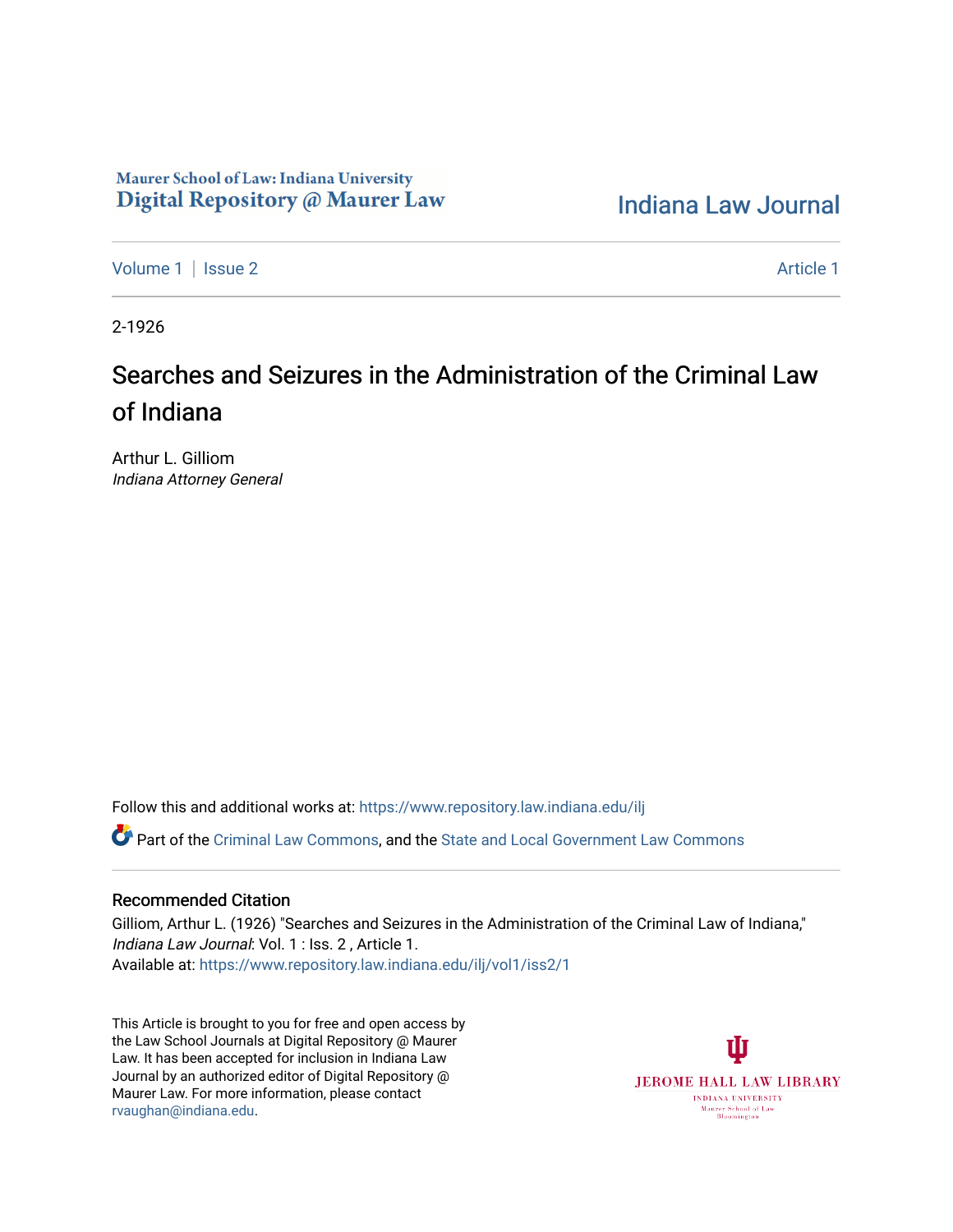# **INDIANA LAW JOURNAL**

**Vol. I FEBRUARY, 1926 No. 2**

# **SEARCHES AND SEIZURES IN THE ADMINISTRATION OF THE CRIMINAL LAW OF** INDIANA

### ARTHUR L. GILLIOM<sup>\*</sup>

There is no single subject related to the administration of the criminal law in Indiana that is brought to the consideration of our courts as much in recent times as that of searches and seizures. This was to be expected under a policy of enforcing universal abstention from the use of intoxicating liquors for beverage purposes by law and by law enforcement officers.

In general, it is conceded by all that the state has the right, through its officers, to make reasonable searches and seizures in aid of the enforcement of the criminal code; also that the individual has the right to be secure against unreasonable searches and seizures. But there is not always unanimity of view on questions of whether given searches and seizures are reasonable or unreasonable; or on questions of whether given search warrants are valid or invalid; or on questions of admissibility or inadmissibility in evidence of information and of articles procured through given searches and seizures.

The conflict between concepts of the right of the state to make reasonable searches and seizures on one side, and concepts of the right of the individual to be secure against unreasonable searches and seizures on the other side is indeed conducive to much litigation. The reasons for wide differences in these concepts are several. Whatever the reasons for these clashing views may be, they are being presented in thousands of cases annually in our lower courts, and in scores of cases appealed to the Supreme Court of our state. The decisions of this court on the subject have nearly all been rendered in the past two or three years.

These observations will be confined to the constitutional and statutory provisions of this state on the subject and to their interpretation and application by the Supreme Court of Indiana.

#### CONSTITUTIONAL **PROVISION**

The provision in our state constitution' is,

"The right of the people to be secure in their persons, houses papers and effects against unreasonable search and seizure shall

<sup>\*</sup> See biographical note **p. 83.**

Sec. 11, Art. I, Const. of Indiana.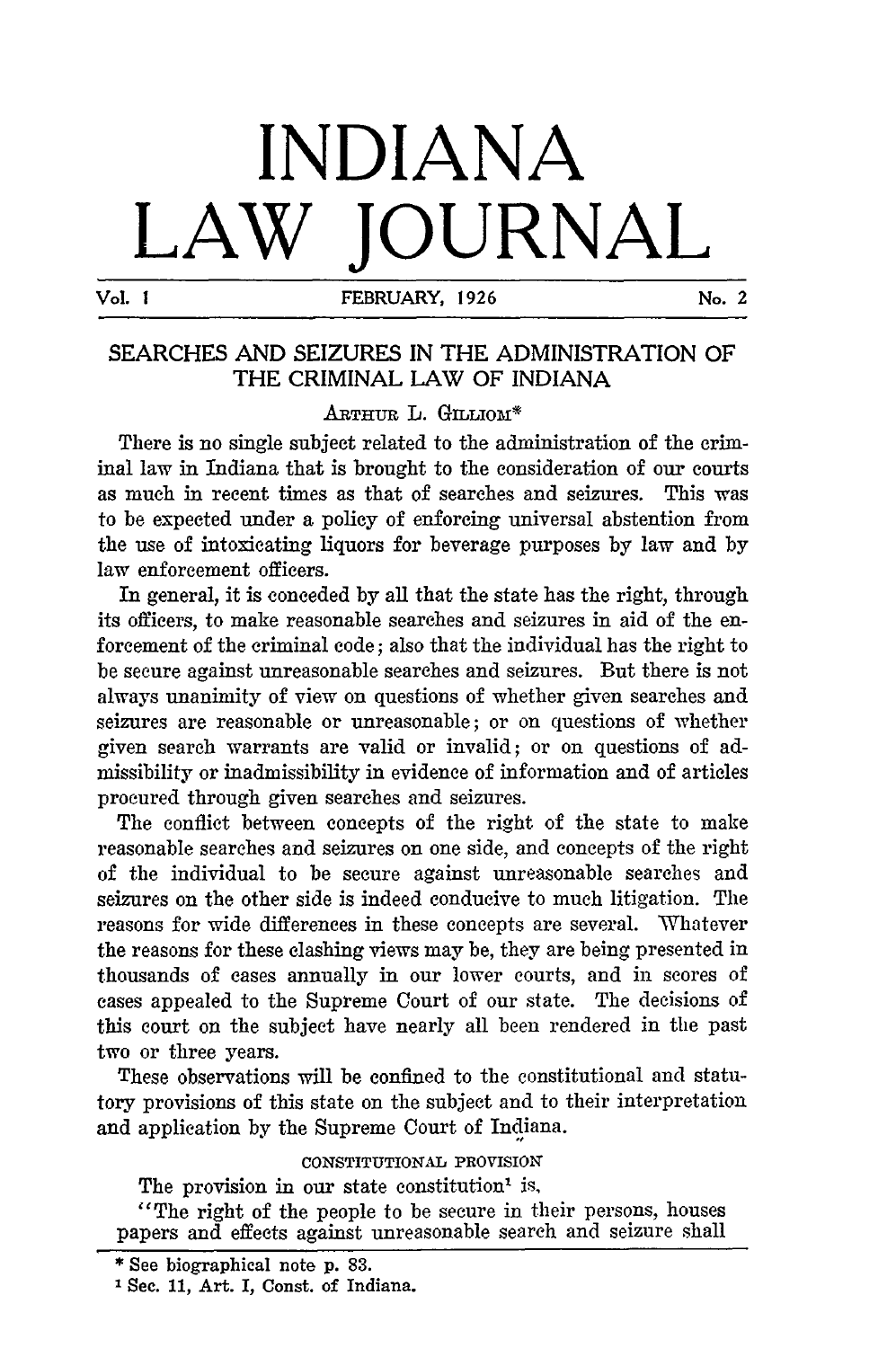not be violated; and no warrant shall issue but upon probable cause, supported by oath or affirmation, and particularly describing the place to be searched and the person or thing to be seized."

The right which the people thus guaranteed to themselves against themselves was not a new right but is only the expression of the right claimed at common law.2 It might seem that a politically free people which held to rights of individual freedom such as that stated in Section 11 of the Bill of Rights, would not have considered it necessary to guarantee this right against themselves in the formation of a representative government under which sovereignty rested in themselves. But they were apparently apprehensive that power, by whomever exercised, under whatever theory or form of government, might at times be exercised arbitrarily, and therefore they guaranted the continued existence of this and other fundamental rights and thereby inhibited their representatives in government against their abridgement.

It is obvious that the concept of individual freedom which is expressed in the constitutional provision against unreasonable searches and seizures was something definite and fixed and well understood. There was no dispute or debate in the constitutional convention over the meaning of the language used.

The same right is expressed in most of the various state constitutions and in the federal constitution. It is, of course, obvious that the purpose was not to afford a shield to the guilty. The purpose was only to guard against unreasonable searches and seizures, such as were sometimes experienced in England under the general warrants of search and seizure. The continued existence of the right depends on its enforcement whenever violated, and it may occur that a guilty person occasionally benefits from its enforcement, but if that occurs it is an inescapable incident to the preservation of the right to the people generally rather than an object or purpose of the right or of its enforcement.

#### **SEARCHES AND SEIZURES WITHOUT PROCESS OF** WARRANT

The most controversial question arising from the language used in See. **11** of the Bill of Rights is over the meaning of the term "unreasonable." There is no inhibition against searches and seizures without process of warrant, except against those which are unreasonable. These controversies arise most frequently in connection with searches of automobiles for intoxicating liquors. The right exists to search a person, and within limits, his property, without process of search warrant, when under lawful arrest.

The Supreme Court of Indiana has recognized this right on the part of the state. Thus, it has been held<sup>3</sup> that a person lawfully

<sup>2</sup> *Cary et* al *v. Sheets,* **67** Ind. **375, 577.**

**<sup>3</sup>** *Jameson v. State,* **Ind. 149** N. **E. 51** *Haverstick v. State,* Ind. 147 N. **E. 625.**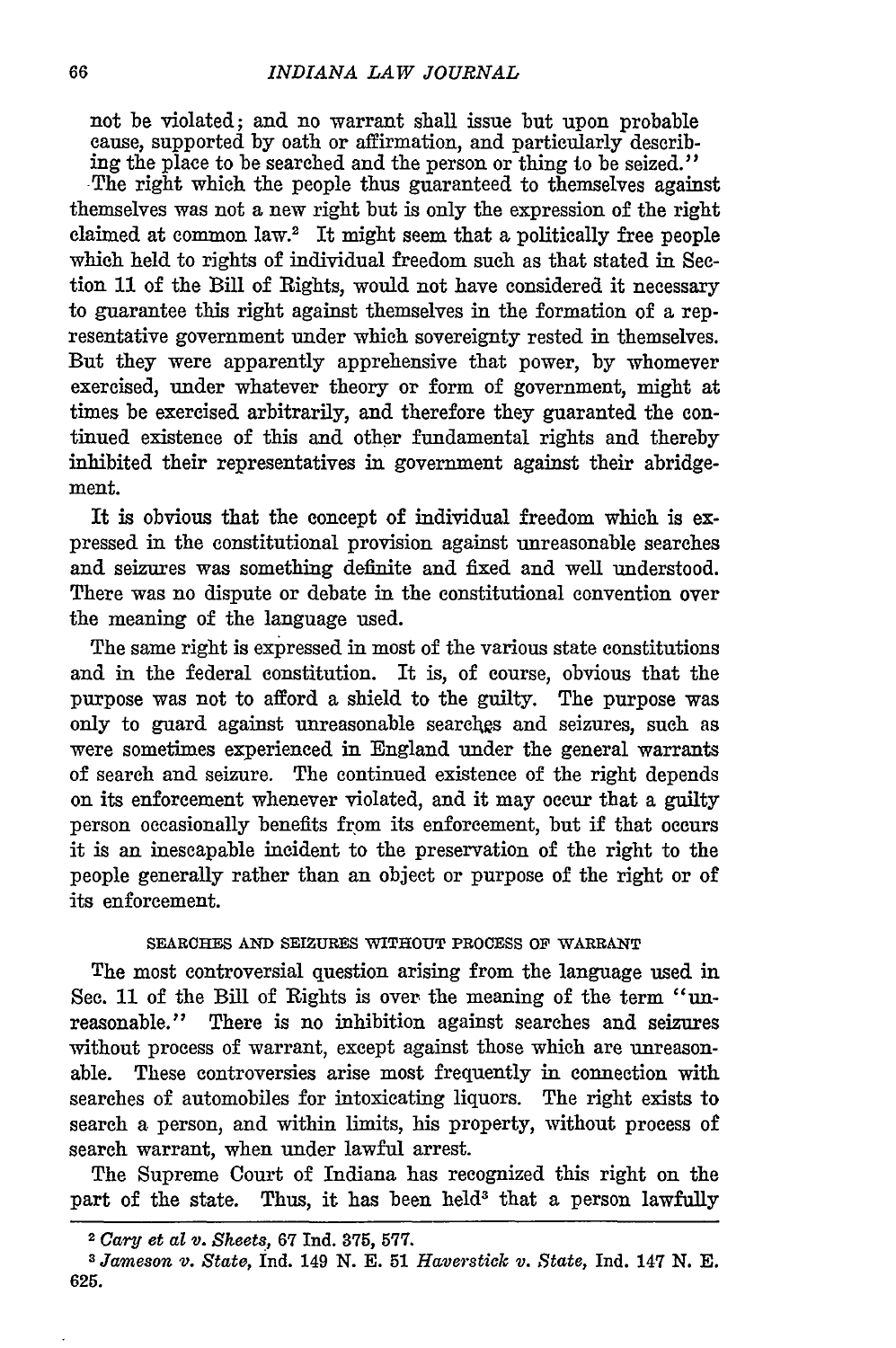arrested for driving an automobile at an unlawful rate of speed could not complain that the search of his automobile and of packages in the automobile without a search warrant, was unreasonable, and intoxicating liquor seized under such search was held admissible in evidence in the trial of the charge of unlawful transportation of intoxicating liquor.

Arrests are sometimes made without warrant and the validity of searches and seizures made pursuant to such arrests is brought in question. An officer can always make an arrest when either a misdemeanor or a felony is committed in his view. A lawful arrest may be made without a warrant on information that a felony has been committed. The driver of an automobile may be arrested without a warrant upon information that he has committed the felony of transporting liquor; and, in such a case, it has been held that the search of the automobile could be lawfully made without a search warrant.4 In this case, the automobile containing the liquor had temporarily come to rest.

One who is arrested by a policeman for violating a traffic regulation in the operation of an automobile and who voluntarily discloses that he has liquor in the automobile cannot complain of a search of the automobile without a search warrant and cannot successfully object to the introduction of evidence thus procured in a trial on a charge of unlawfully transporting liquor.<sup>5</sup>

But an officer can only make a lawful arrest for the commission of a misdemeanor when it is committed in his view. Police officers have no authority, in view of Section 11 of Article **1** of the Constitution, to break into and search private rooms without a warrant for the mere purpose of discovering evidence that a misdemeanor has been, or is being, committed, or of arresting a person suspected of committing one.6

No authority exists to make searches and seizures without search warrants for the purpose of discovering evidence of whether the law is being violated. The case just referred to so holds. The Supreme Court recently held7 the search of a man's house unlawful, and the evidence procured inadmissible, where it appeared that certain officers, acting under a search warrant for the search of the premises of another found nothing and then without any other warrant proceeded "to search the neighborhood" and without prior information that the law was being violated entered the premises of the defendant and forced their way into the house to learn what, if anything, they could find.

*<sup>4</sup>Budreau v. State,* **Ind. 149 N. E. 442.** *<sup>5</sup> Berry v. State,* **Ind. Cause No. 24,737,** Jan. **26, 1926.**

*<sup>6</sup> Hart v. State,* 145 **N. R. 492.**

*<sup>7</sup> Dumas v. State,* **Ind. 150 N. E. 24.**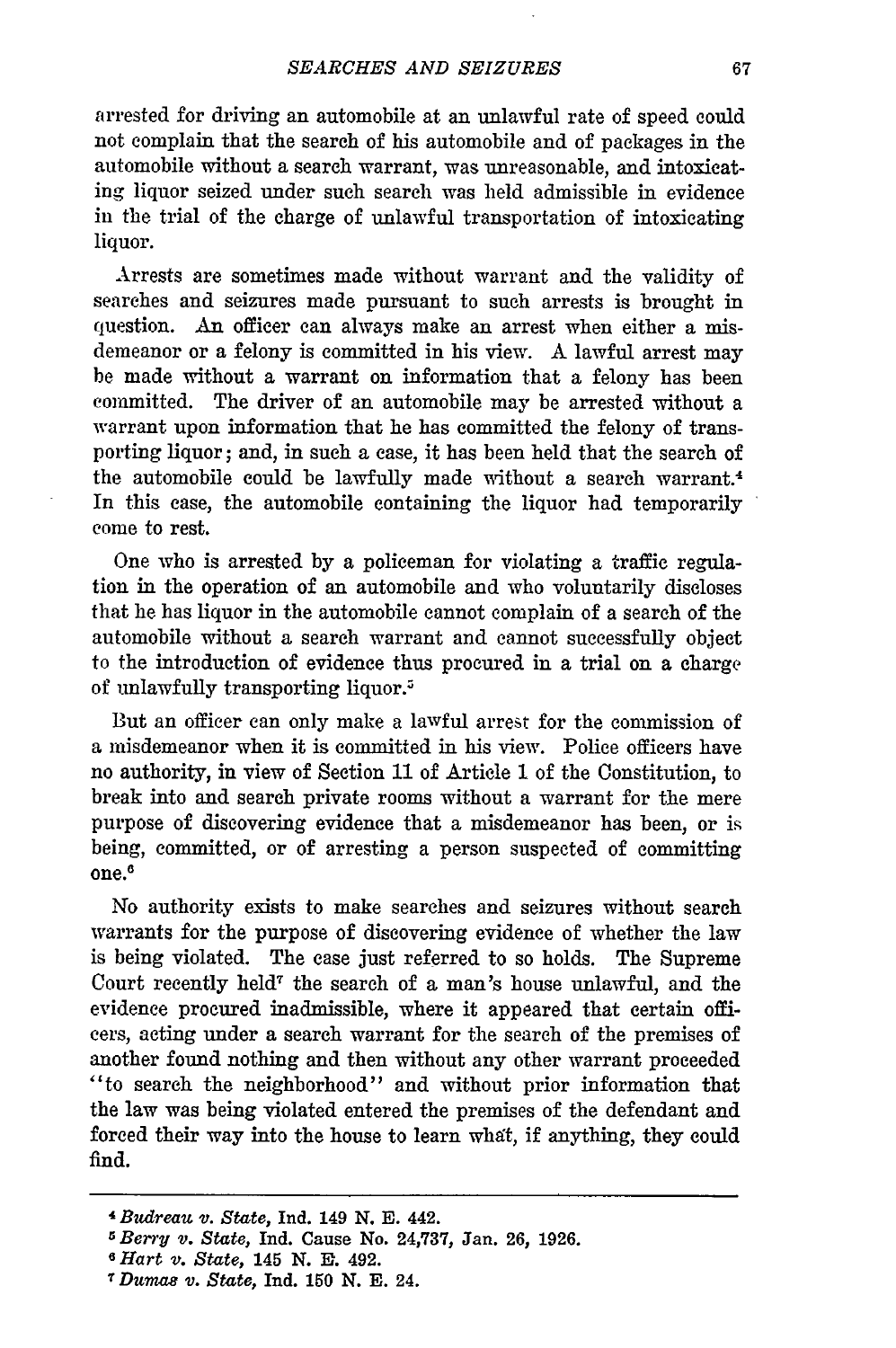There is, under some circumstances, authority in officers to make arrests and searches and seizures without warrants for either, when there is probable cause for believing that the law is being violated. What constitutes such probable cause always depends on the facts. The facts must be such as to furnish reasonable cause for believing that the law is being violated and the officers must act on such belief.<sup>8</sup>

In a case decided by the Supreme Court in March of this year<sup>9</sup> it was held that probable cause existed for believing that liquor was being unlawfully transported and a search made on such belief was not unreasonable. In this case the evidence disclosed that officers, acting upon information that liquor was about to be taken to a certain place, went and hid in a shed on the place in which many empty cans were found which had contained "mule." Presently the defendant drove up to the place in an automobile, stopped, raised up a lid in the back of the car and, in view of the officers, raised a five gallon container like those in the shed. Hearing the officers coming, the defend  $n^*$ placed the container back and locked the part of the car in which it was placed. The defendant was then arrested and the officer unlocked the car and took out the container which was full of alcohol.

A search is unreasonable and unlawful, however, when probable cause does not exist and officers act only on suspicion or on a "dragnet" plan for the purpose of ascertaining whether the law is being violated, and the evidence thus procured is not admissible. Thus, it was recently held<sup>10</sup> that the statement of a searching officer that the defendant was a known "bootlegger" was not sufficient to show probable cause that the defendant was unlawfully transporting liquor in his automobile.

So, too, the stopping and searching of an automobile on a public highway where not even a suspicion of law violation existed prior to the attempt to search was held unreasonable and unlawful.<sup>11</sup>

Another case of this character was decided similarly recently. The evidence showed that two deputy sheriffs and two policemen, while driving in an automobile on a highway just after dark, saw the light of an approaching automobile one-fourth mile away. The officers dimmed their lights and the approaching driver responded by doing the same and both drivers dimmed their lights the second time. As the cars came to the point of passing each other, one officer jumped out and ordered the defendant to stop his car, which was occupied by the defendant and his wife. The officers then commanded the man and his wife to alight and then proceeded to search the car.<sup>12</sup>

*<sup>8</sup> Eiler v. State,* Ind. 149 **N. E. 62;** *Robinson v.* State, *Ind.* **149 N. E. 891;** *Batts v. State,* Ind. 144 N. E. 22.

*<sup>9</sup> Thomas v. State,* Ind. **146 N. E. 850.**

*<sup>&#</sup>x27;0 Robinson v. State,* Ind. 149 **N. E.** 491.

*<sup>&</sup>quot;1 Batts v. State,* Ind. 144 N. **E.** 22.

**<sup>12</sup>** *Eiler v. State,* Ind. **149 N. E. 62.**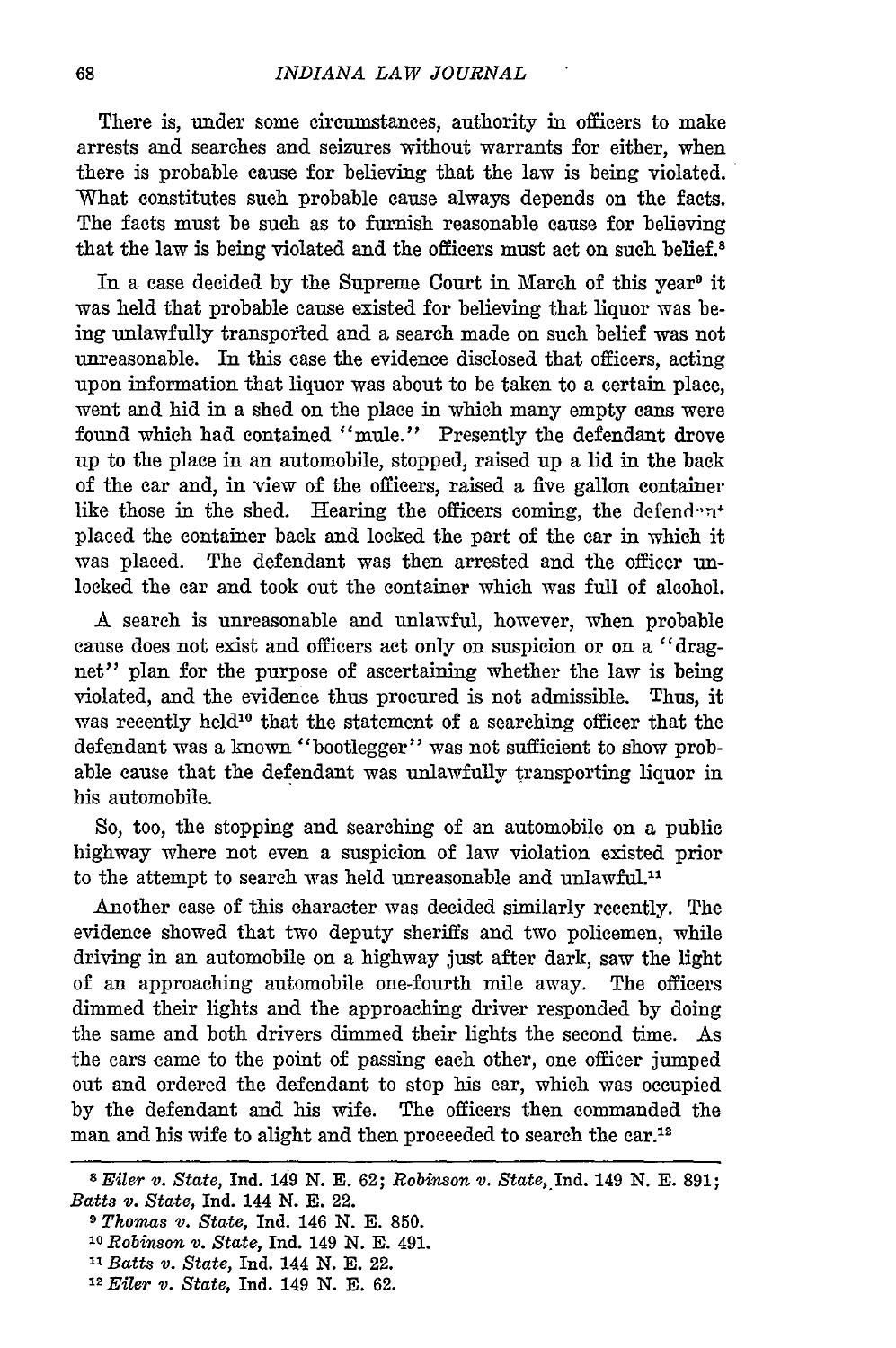The right to search premises, other than automobiles, without a search warrant has been sustained under the following circumstances; the premises consisted of a cleared patch of ground 15x20 feet in dimension on the bank of a river and which was occupied by the defendants as a fishing camp; it appeared that the officers gained entrance from the surrounding land, of which the cleared patch was a part, by permission of the owner; and that the officers, while near the patch, had a reasonably plain view of a still in operation on the premises.<sup>13</sup>

The only case decided by the Supreme Court of Indiana relative to the search of a dwelling house without a search warrant, and without invitation to search, is that of *Dumas v. State.14* In that case, it was held that the search was unlawful. There the officers had not even a suspicion of any violation before they entered the premises on which the house was situate, but they testified that as they approached the house they smelled evidence of a still in operation.

It is to be expected that in case of a search of a dwelling without the lawful arrest of the occupant on the premises and without a search warrant and in the absence of an invitation to search, great care, to say the least, would be exercised by the courts before such a search would be held lawful, if at all.

In a recent case before the Supreme Court of the United States a man was arrested several blocks away from his dwelling which was searched after the arrest without authority of a warrant. The Court held that the search of the dwelling without a search warrant was under the circumstances unreasonable and unlawful and was, in itself abhorrent to our laws.<sup>15</sup>

If there is an invitation to search premises the unreasonableness or unlawfulness of the search cannot afterwards be asserted. What constitutes an invitation to search is not always easy to determine. In a ease where the defendant told an officer, who had entered his barroom without a search warrant, "go ahead and searen," it was held that the evidence procured was admissible and that its admissibility was not necessarily determined by the fact that it was seized while the defendant committed the crime of violating the prohibition law in their presence since he told them to search." But in the case of *Meno v. State'7* (1925), it was held that the statement of the occupant of a building to an officer that he might search the building is not an invitation to search when the officer exhibits a search warrant. Consent to search is co-ercive under such circumstances.

*<sup>13</sup>Sade and Bingham v. State,* **Ind. 150 N. 1.** 24.

*<sup>1</sup> <sup>4</sup> Dumas v. State,* Ind. **149 N. E.** 24.

*<sup>15</sup> Agnelol et al v. U. S.,* Vol. 46 Sup. Ct., Rep. 4.

*<sup>16</sup>Hess v. State,* **192** Ind. **50.**

*<sup>172</sup>Meno v. State,* Ind. **148 N. E.** 420.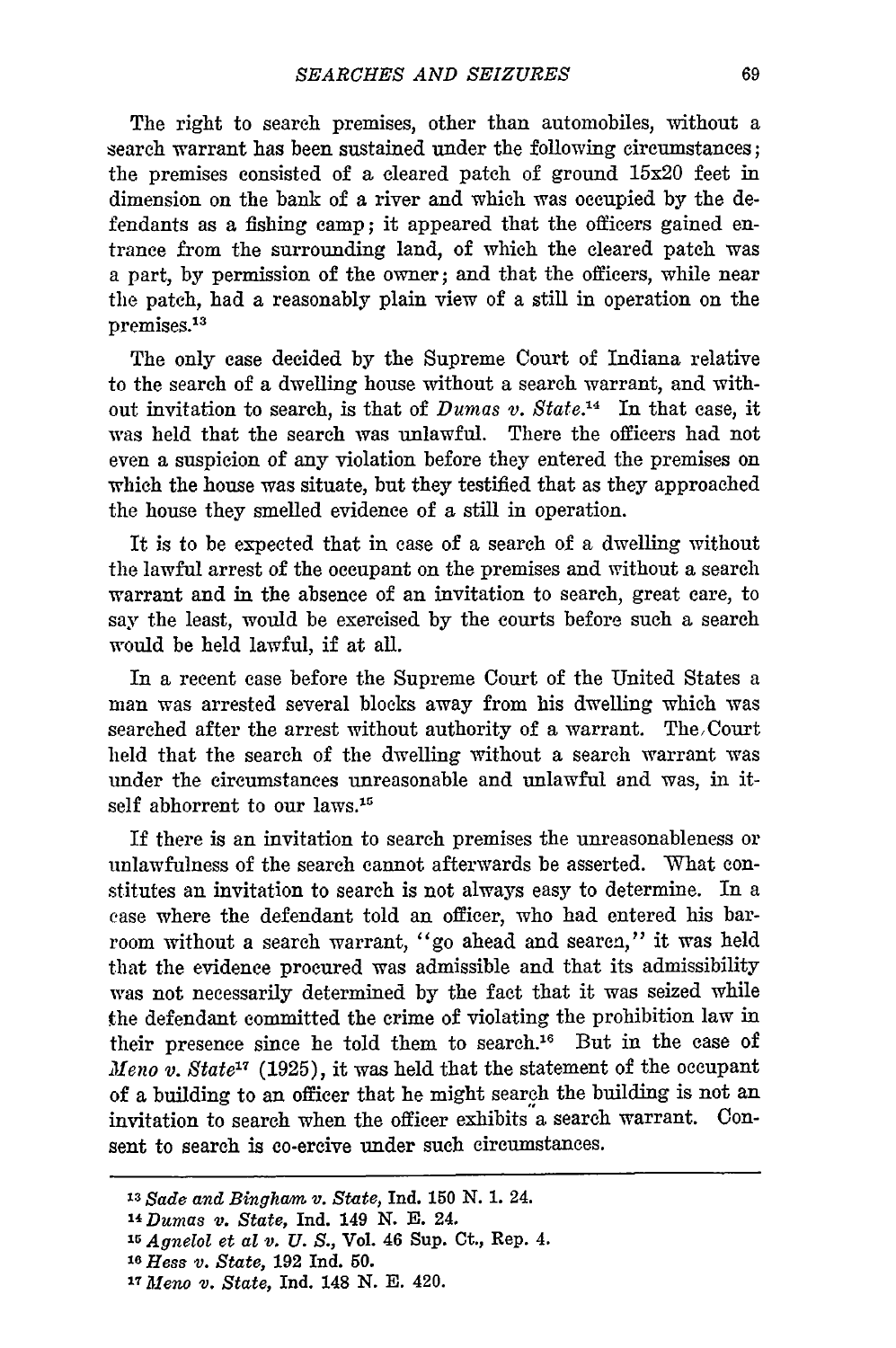#### **SEARCH AND SEIZURE BY PROCESS OF' WARRANT**

Searches and seizures by authority of search warrants are forbidden in the constitution unless such warrants are issued upon probable cause, supported **by** oath or affirmation, and unless they particularly describe the place to be searched and the person or thing to be seized.

The most general statute relating to the issuance of search warrants that is in force in this state is the Act of **190518** which authorizes justices of the peace to issue warrants to search any house or place for a variety of named articles under the various circumstances named in the act.

Provision is also made in particular criminal statutes for the issuance of such warrants, as for example in the prohibition  $act<sup>19</sup>$  now in force in this state, which provides that:

"If any person shall make an affidavit before any mayor, justice of the peace, or judge of any court that such affiant has reason to believe and does believe that on any described or designated premises or tract of land, there is intoxicating liquor or a still or distilling apparatus which is being sold, bartered, used, or given away, or possessed, in violation of the laws of this state, such justice of the peace, mayor or judge shall issue his warrant to any officer having power to serve criminal processes, and cause the premises designated in such affidavit to be searched as in other cases where such warrants are issued as now provided **by** law." **A** similar provision existed in the original prohibition act of **1917.20**

It has been held<sup>21</sup> that the language "make an affidavit before any mayor," etc., must be construed with the provisions in the general Act **of 190522** and of an Act of **1907,23** which are to the effect that no warrant for search shall be issued until there has been filed with the issuing officer an affidavit describing the house or place to be searched, the things to be searched for and alleging substantially the offense in relation thereto, and that the affiant believes and has good cause to believe that such things as are to be searched for are there concealed and, if search is under the liquor statute, that they are kept for **un**lawful purposes. And it was held in the same case that when so construed the provision for making an affidavit before a mayor, etc., does not conflict with Section 11 of Article I of the Constitution. In the same case, it was also held that the affidavit on which the warrant issued must be filed before the warrant is issued and that there is no filing unless the affidavit is delivered to the proper officer for the purpose of being kept on file **by** him in the proper place. In that case, the clerk of the court was the proper officer to receive the affidavit

- $21$  Thompson v. State, 190 Ind. 363.
- **<sup>22</sup>**Sec. **2085 Burns' Ann. Stat. 1926.**
- <sup>23</sup> Sec. 8340, Burns' R. S. 1914.

<sup>18</sup>Sec. **2085** Burns' Ann. Stat. **1926.**

**<sup>19</sup> Chapter** 48, Acts **1925.**

**<sup>20</sup>**Chapter *4,* Acts **1917.**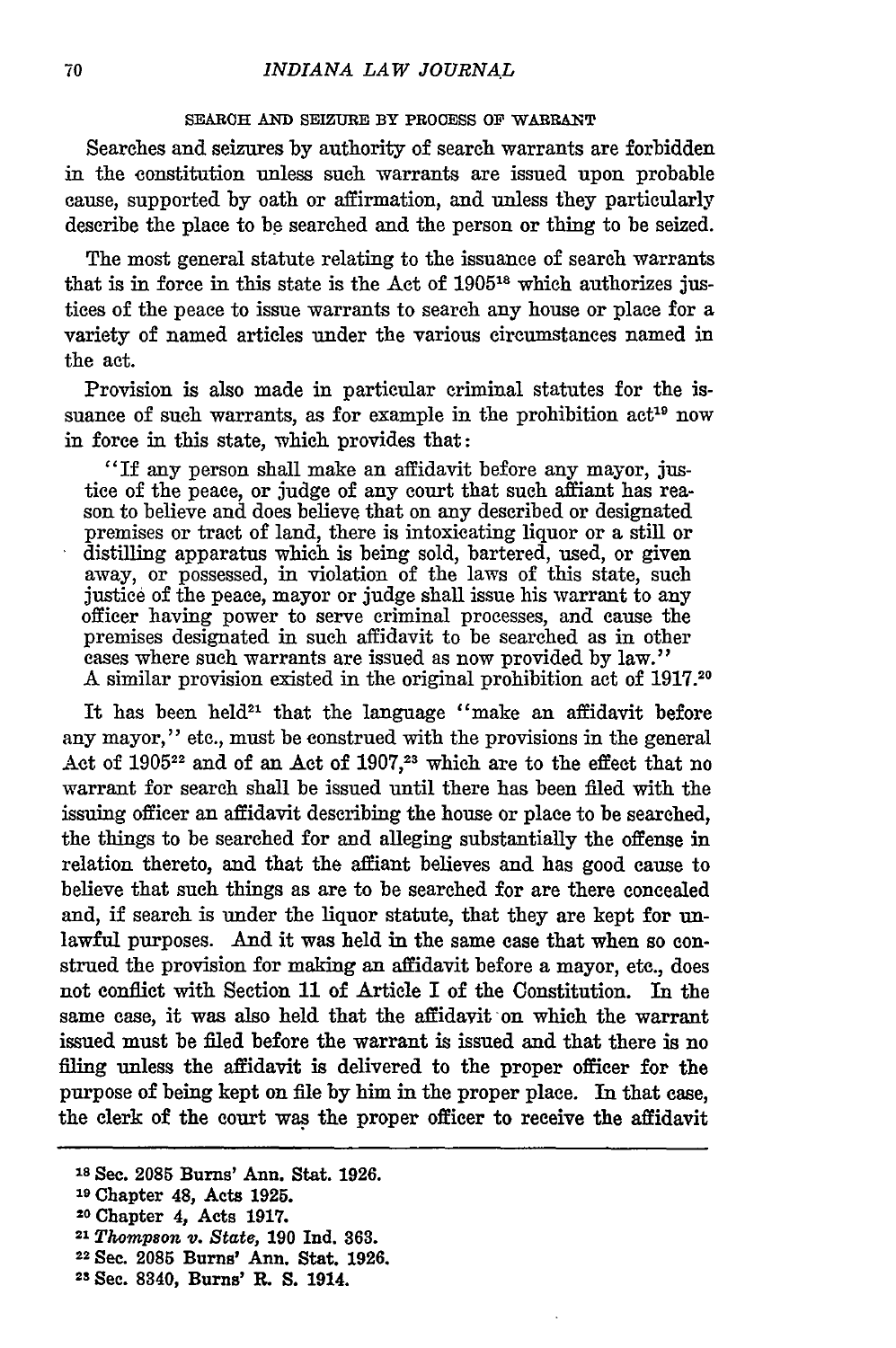for **fling** and the failure to so file it with him invalidated the search warrant and the proceedings thereunder.

But the recording of the filing of such affidavit is not essential to the validity of the search warrant issued thereon if, with the purpose to file it, the affidavit is deposited with the officer charged with the duty to receive and place it on file and is received and retained **by** him for that purpose. 24

Strict compliance with all formalities for the issuance and execution of search warrants is required. Thus, it has been held, the description of the premises to be searched in an affidavit for a search warrant must be so specific as to leave no discretion to the officer as to what place he is to search, but must fully direct him to the particular premises.<sup>25</sup> In the case just referred to, a description, *viz*: "See D, Beech Grove, Section 21, Township **15** north, Range 4 east, in the City of Indianapolis, Marion County, Indiana," was held insufficient.

So, too, a description, *viz:* "Residence and all outbuildings located on Grants 31 and 32, near Deadman's Hollow in the township of Jeffersonville, of said county and state" was held insufficient.<sup>26</sup>

But the description of premises as "No. 116 East Ohio Street, Indianapolis, Ind." was held sufficient to authorize a search of a building at 114 East Ohio Street which connected with the one known as No. 116.<sup>27</sup> The evidence showed that the building at No. 114 was connected with that at 116 by a hallway, was in the exclusive possession of the defendant who was in possession of the one at No. 116, and that it was so connected as to be a part of No. 116, reachable only by means of the entrance to No. 116 East Ohio Street. Other cases have been decided on the question of sufficiency of description, but those referred to are illustrative of how the rule is applied. The certainty of description required for a deed of conveyance is sufficient in a search  $\frac{1}{2}$  warrant.<sup>21</sup>

The affidavit for a search warrant need not state the name of the person whose premises are to be searched-it is sufficient if it describes the articles which are to be seized and states that they are kept by a person or persons unknown.2"

A search warrant is not invalid by reason of the omission of the seal of the justice of the peace who issued it from the jurat to the affidavit on which it was issued.30

The office of a search warrant is not to authorize a search for the purpose of discovering or procuring evidence on which to base a

*<sup>24</sup>Morgan v. State,* 194 Ind. **39.** *<sup>2</sup>*

*<sup>5</sup>Flum* ii. *State,* **193** Ind. **585.**

*<sup>26</sup> Phipps v. State,* Ind. 143 **N. E. 287.**

*<sup>27</sup>Donnely v. State,* **Ind.** 144 **N. E.** 472. *2*

*<sup>8</sup> Rose V. State,* **171** Ind. **602.**

*<sup>29</sup>Boyd v. State,* Ind. **143 N. E. 355;** *Thompson v. State,* **Ind., 147 N. E. 778.***o Stapert v. State,* **Ind. 143 N. E. 587.**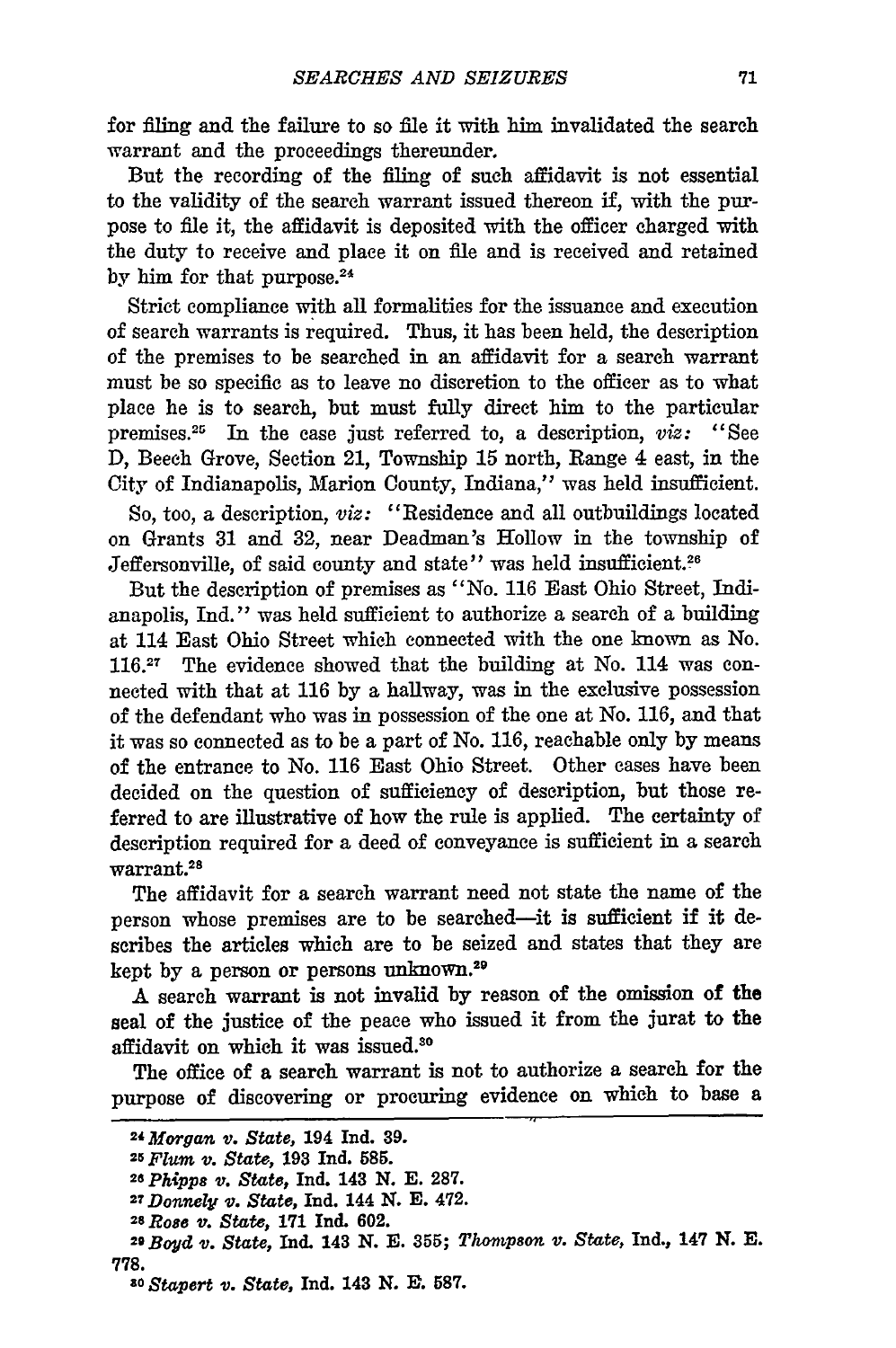#### *INDIANA LAW JOURNAL*

prosecution. There must be probable cause for believing that the law is being violated and that the articles sought are on the premises to be searched, and all this must appear in an affidavit which must be filed before the warrant may issue.<sup>31</sup> Search warrants are available only to the state in aid of enforcement of the criminal law. $32$  Information gained pursuant to the execution of a valid search warrant is, of course, admissible in evidence to prove that an offense has been committed.

The legislature has provided that the probable cause contemplated by Section 11 of Article I of the Constitution may be shown by affidavit made on information and belief. It has been held that this statutory provision does not violate the said section, and a warrant issued upon such an affidavit is valid.<sup>33</sup>

Only one search of premises described in a search warrant can be made under such warrant, and if used again any information gained as a result of such subsequent search is inadmissible.<sup>34</sup>

**EXCLUSION OF EVIDENCE ROCURED UNDER UNLAWFUL SEARCH**

The courts of appeal generally hold that information acquired and articles seized in the course of an unlawful search are not admissible **it,** evidence in the trial of one whose person or premises have thus been searched.

The burden is, however, on the defendant to show the unlawfulness of the search and seizure. And failure to object to the admission in evidence of such information or articles constitutes a waiver.<sup>35</sup>

The affidavit for a search warrant and the warrant itself need not be introduced in evidence to render liquors seized admissible in evidence when there is no objection to oral testimony that the officer had a search warrant and seized the liquor in the execution of the warrant.38

The right to object to such evidence does not, however, extend to one who had no interest in the premises searched, though searched unlawfully.<sup>37</sup>

#### **CONCLUSION**

It is obvious that there will be many questions presented for decision to our Supreme Court which have thus far not been decided. But enough has been decided so that everyone may fairly well know the limits of authority to make searches and seizures and what the

*<sup>31</sup>Calender v. State,* **193** Ind. 91. *<sup>3</sup> State v. Derry,* **171** Ind. 18, 24.

*<sup>3</sup> Rose v. State,* **171** Ind. 18, 24.

*<sup>34</sup> McDaniel v. State,* Ind. Cause No. 24,379, Jan. 6, 1926.

<sup>&</sup>lt;sup>35</sup> Burgess v. State, 194 Ind. 406.

*<sup>5</sup>Burgess v. State,* 194 Ind. 406. *<sup>36</sup>Post v. State,* Ind. Cause No. 24,824, Jan. **13,** 1925.

*<sup>37</sup>Walker v. State,* 194 Ind. 420; *Snedegar v. State,* Ind. 146 **N. E.** 487;

*Hines v. State,* Ind. Cause No. 24,860, Feb. 2, 1926.